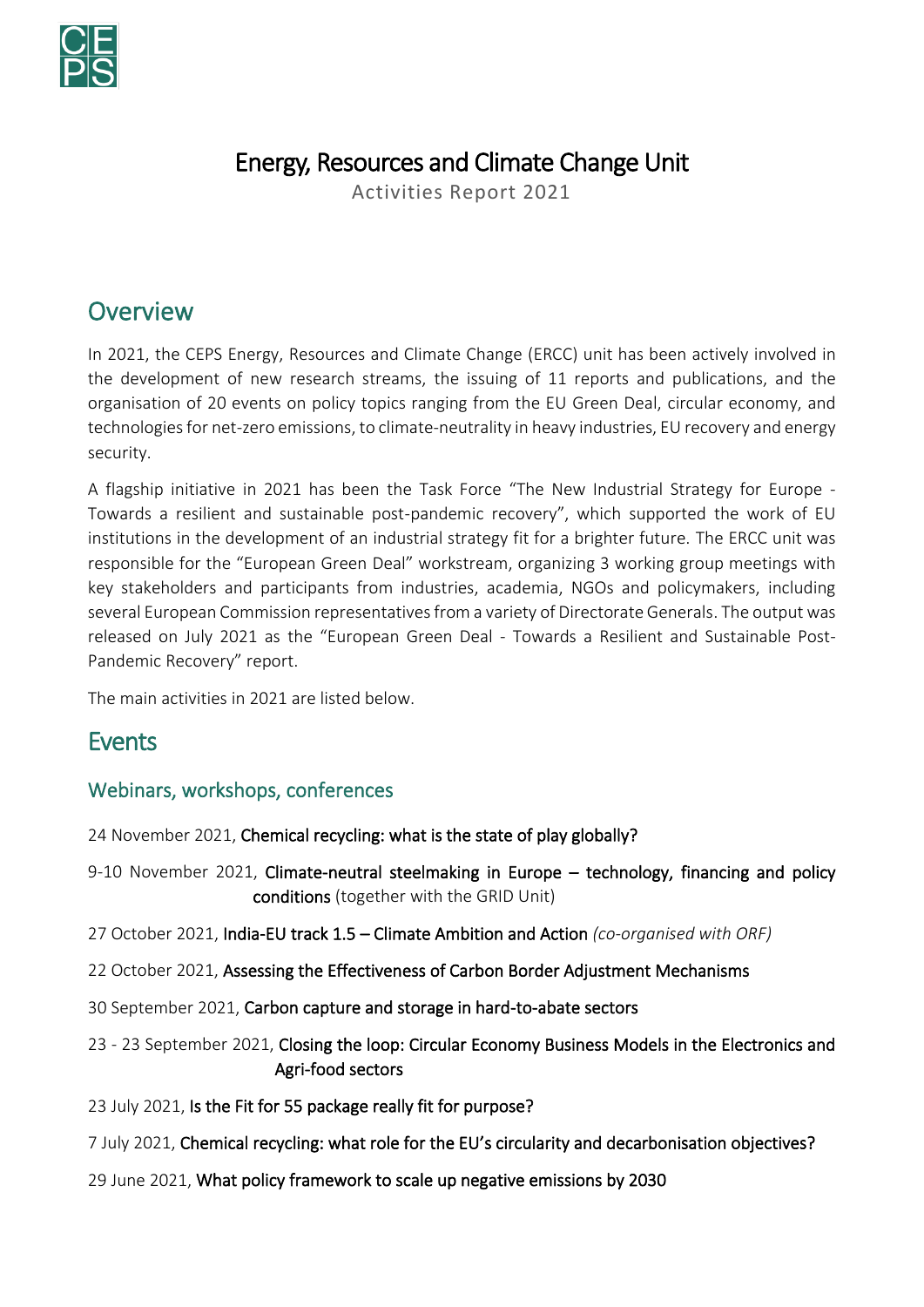

- 10 June 2021, Traceability across circular value chains: How to unlock its potential and mitigate challenges?
- 5 May 2021 Exploring Ukraine's long-term energy security on the path towards decarbonization
- 18 March 2021 How to measure the climate and circularity impact of the recovery plans?
- 12 March 2021 EU-Japan dialogue: Circular and climate neutral global value chains
- 26 February 2021 EU-Japan dialogue: Greening the economy through Covid-19 recovery policies
- 25 February 2021 A "climate-neutral continent" beyond the EU  $-$  A conversation with Ukraine, Turkey and Russia

## Meetings Upon Invitation and Members Only

8 December 2021, Developing a sustainable electronics value chain – what policies and challenges lie ahead? *(members-only event)*

25 October 2021, CEPS Expert Briefing: A closer look at the EUCO meeting *(members-only event)*

### IDEAS Lab 2021

1 June 2021, Low-carbon economy: Green and also free?

1 June 2021, Climate diplomacy: is Europe still in the game?

1 June 2021, CEPS Ideas Lab, ETS, carbon targets or circular economy *(members-only event)*

## Publications

#### Task Force Reports

5 July 2021, European Green Deal - Towards a Resilient and Sustainable Post-Pandemic Recovery, Working Group Report of the New Industrial Strategy for Europe Task Force.

- Authors*: Milan Elkerbout, Vasileios Rizos, Christian Egenhofer, Julie Bryhn*
- Downloads: 4731 *(as of 20 December 2021)*

#### Publications & Reports

3 December 2021, Is renewable hydrogen a silver bullet for decarbonisation? A critical analysis of hydrogen pathways in the *EU (project report)*

- Authors: *Mihnea Catuti, Edoardo Righetti, Christian Egenhofer, Irina Kustova*
- Downloads: 2159 *(as of 20 December 2021)*

28 October 2021, COP26 in Glasgow. Don't give up on Paris – the climate ambition ratchet may be working *(commentary)*

- Author*: Milan Elkerbout*
- Views: 822 *(as of 20 December 2021)*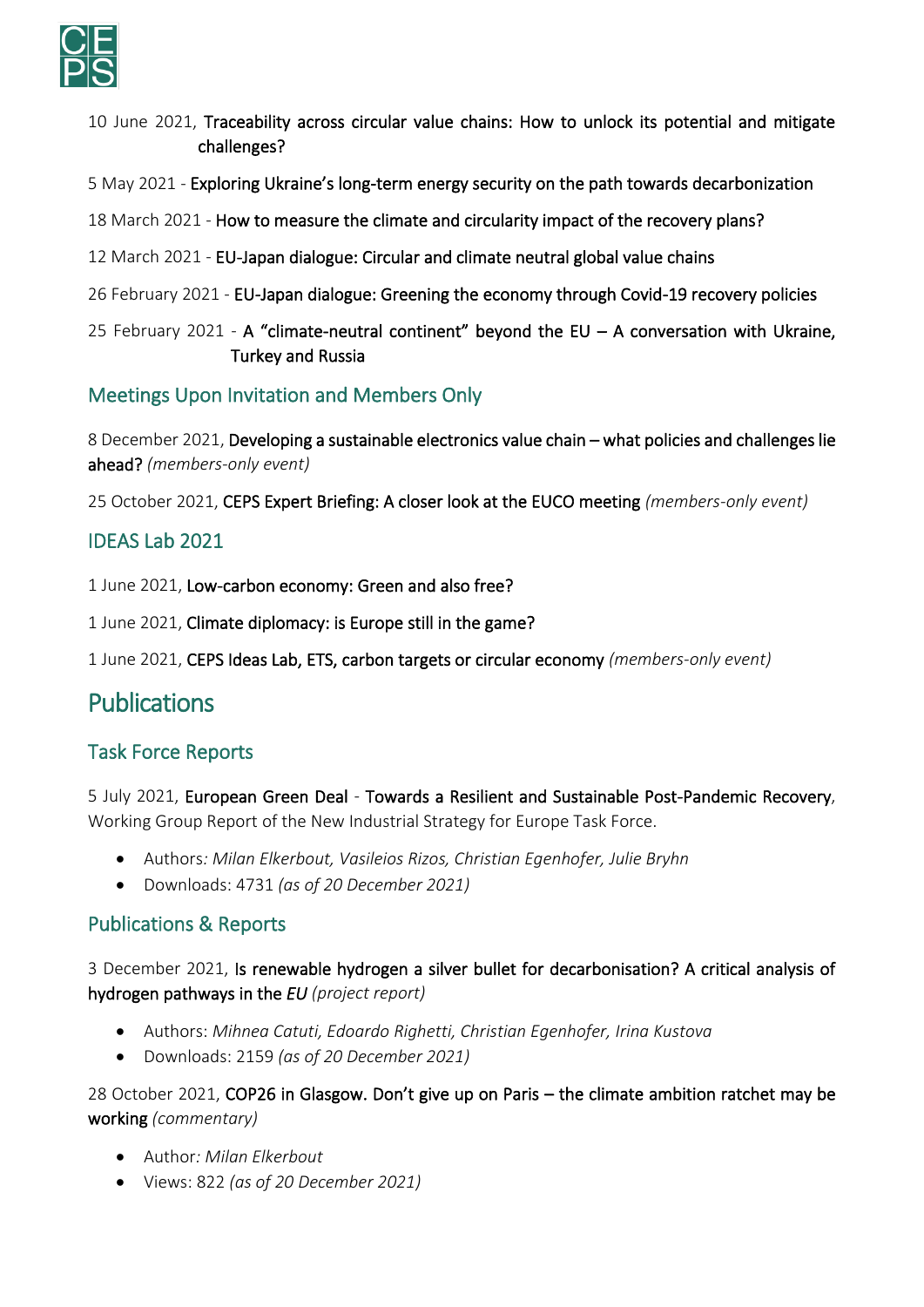

6 October 2021, Is EU Joint Gas Purchasing really a bad idea? *(commentary)*

- Authors: *Christian Egenhofer, Irina Kustova*
- Views*:* 1511 *(as of 20 December 2021)*

4 October 2021, Barriers and enablers for implementing circular economy business models - Evidence from the electrical and electronic equipment and agri-food value chains.

- Authors*: Vasileios Rizos, Julie Bryhn, Monica Alessi, Edoardo Righetti, Noriko Fujiwara, Cristian Stroia*
- Downloards: 7118 *(as of 20 December 2021)*

### 29 September 2021, A tale of two prices - What higher energy costs and the ETS price mean for a just transition

- Author: *Milan Elkerbout*
- Downloads: 6988 *(as of 20 December 2021)*

16 September 2021, Setting the context for an EU policy framework for negative emissions - Scoping paper

- Authors: *Milan Elkerbout, Julie Bryhn*
- Downloads: 4511 *(as of 20 December 2021)*

12 July 2021, Fit for 55 – is the European Green Deal really leaving no-one behind? *(commentary)*

- Authors: *Milan Elkerbout, Christian Egenhofer*
- Views: 6057 *(as of 20 December 2021)*

#### 7 May 2021, Study on Circular Economy developments in the GCC region and opportunities for collaboration with the European Union

- Authors: *Noriko Fujiwara, Vasileios Rizos, Jorge Núñez Ferrer*
- Downloads: 3984 *(as of 20 December 2021)*

### 6 April 2021, From coal to low carbon - Coal region development opportunities under EU Recovery programmes

- Authors: *Irina Kustova, Christian Egenhofer, Jorge Núñez Ferrer, Julian Popov*
- Downloads: 2831 *(as of 20 December 2021)*

4 March 2021 - Technical assistance on assessing the effectiveness of the implementation of the definition of small and medium-sized enterprises for the purposes of Article 8(4) of the Energy Efficiency Directive

- Authors: *Willem Pieter De Groen, Christian Egenhofer, Roberto Musmeci, Irina Kustova, Jaap Jansen, Piet Boonekamp, Beatriz Pozo, Inna Oliinyk, Damir Gojsic*
- Downloads: 2954 *(as of 20 December 2021)*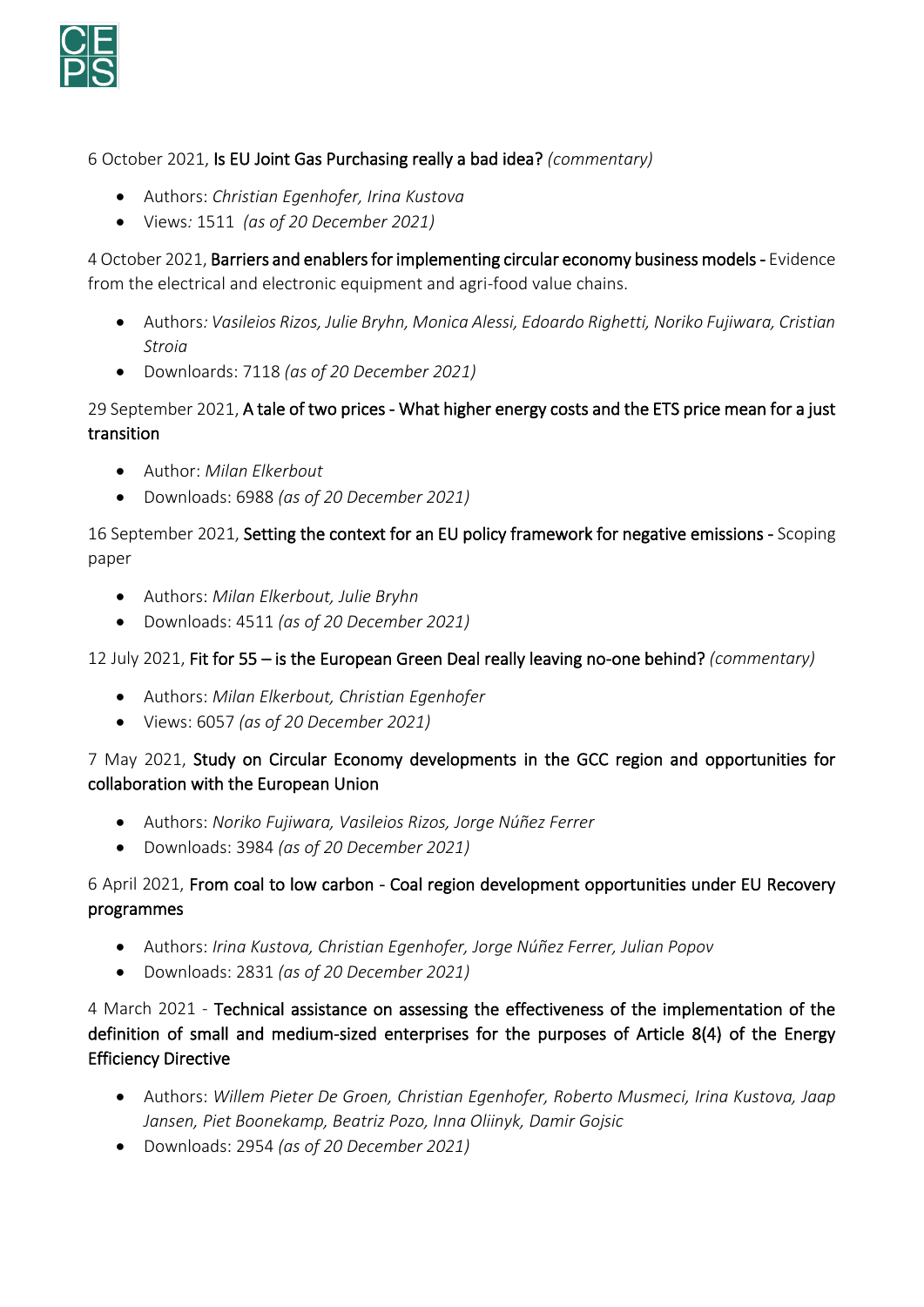

## Participation in External Events

10 December 2021, Roundtable for Industry and Job Forum – The Academy of Business in Society, *Vasileios Rizos - Speaker*

9 December 2021, Korea Embassy to the EU – green conference, *Milan Elkerbout – keynote speaker*

8 December 2021, European Climate Summit ECS 2021, session "In Conversation with Beatriz Yordi, European Commission", IETA *– Christian Egenhofer – session moderator*

7 December 2021, "The Routlege Handbook of EU – Russia Relations" Presentation - *Irina Kustova – speaker*

26 November 2021, 2<sup>nd</sup> International Conference on "Belt and Road" Green Development - Cristian *Stroia - speaker*

24 November 2021, C4U HRB webinar, *Milan Elkerbout – speaker*

22 November 2021, Egmont Roundtable with Commissioner Schmit on Distributional Impact of the Green Deal, *Milan Elkerbout - speaker*

21 November 2021, Conference on the Future of Europe – Sustainable Consumption *- Vasileios Rizos – Speaker*

16 November 2021, UK Mission to the EU – carbon pricing, *Milan Elkerbout – speaker*

15 November 2021, The role of hydrogen in the clean energy transition, Euractiv – *Christian Egenhofer - speaker*

12 November 2021, Price and prejudice: Discussing Europe's energy crunch, its causes and way(s) forward, IAI - *Irina Kustova – speaker*

1 November 2021, C4U COP26 EU side-event CCUS, *Milan Elkerbout - speaker*

28 October 2021, City of London representation Brussels – carbon pricing, *Milan Elkerbout – speaker*

7 October 2021, EFTA Jodoigne, *Milan Elkerbout – keynote speaker*

6 October 2021, Expert Hearing - Revision of the Energy Efficiency Directive, European Economic and Social Committee – *Christian Egenhofer – Keynote speaker*

29 September 2021, WKO-Steine Brussels workshop, *Milan Elkerbout - speaker*

2 September 2021, Euractiv event on EU ETS, *Milan Elkerbout - speaker*

24 August 2021, Energy Community Summer School, *Milan Elkerbout - guest lecturer on carbon pricing*

26 July 2021, CBAM effects on Russia's economy – CENEf-XXI, *Milan Elkerbout - speaker*

21 July 2021, UBS Briefing Fit-for-55, *Milan Elkerbout - speaker*

8 July 2021, UCL Decarbonising European Industry, *Milan Elkerbout - speaker*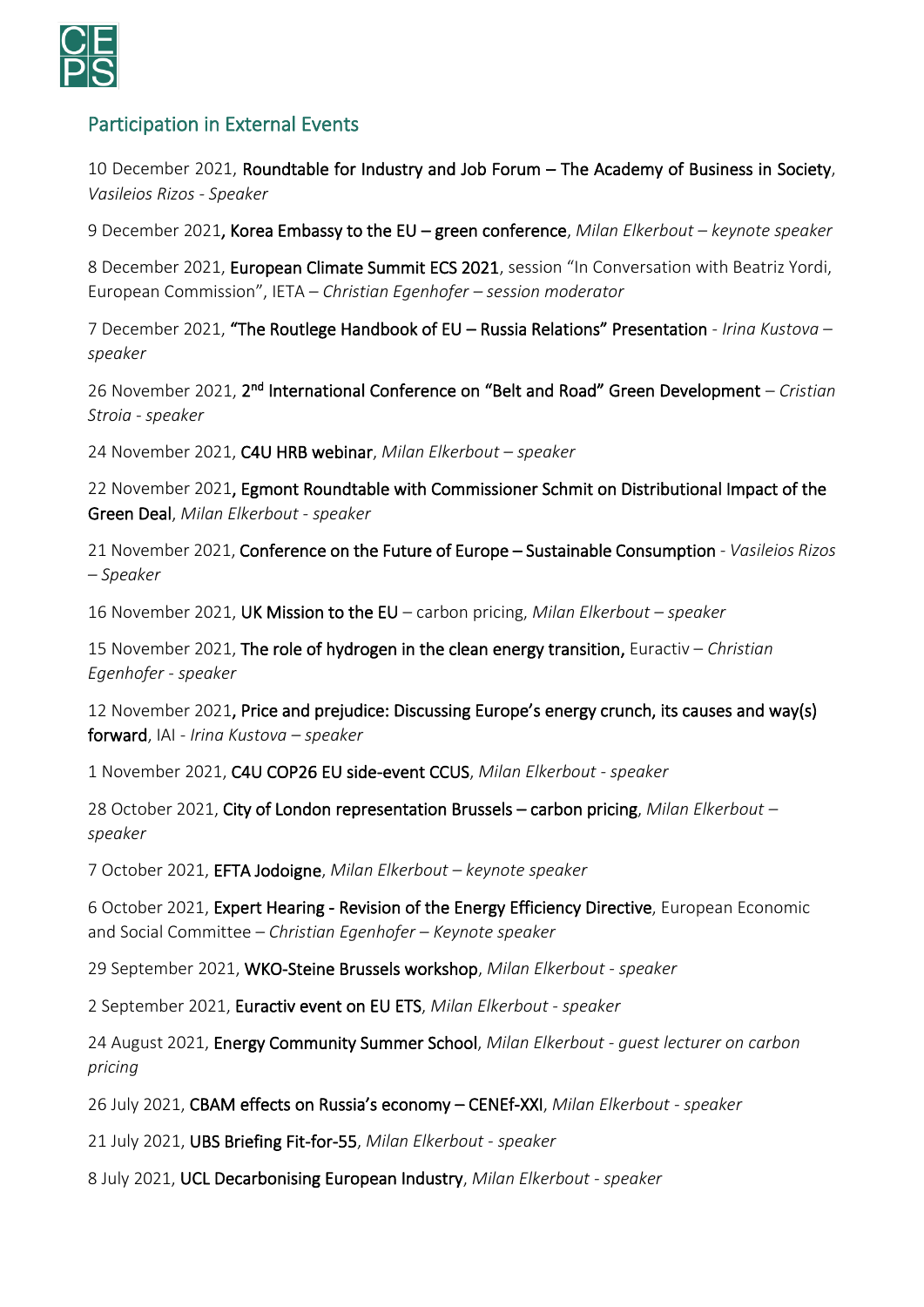

18 June 2021, Security Challenges in the Balkans Region, Timisoara – *Christian Egenhofer - speaker*

16 June 2021, EU Climate Diplomacy Leadership and the Carbon Border Tax, GLOBESEC 2021 – *Christian Egenhofer - speaker*

15 June 2021, City of Irun – Irun Open Innovation 2021 *– Vasileios Rizos - Keynote Speaker*

10 June 2021, The Role of Women in Green Economy - *Irina Kustova – speaker*

9 June 2021*,* TIAS School for Business and Society *-Vasileios Rizos - Speaker*

9 June 2021, The European Green Deal: Opportunities for EU-Gulf Cooperation, Bussola Institute - *Irina Kustova – speaker*

27 May 2021, American Chamber of Commerce to the European Union - Charging up the European Green Deal: the case for batteries *– Vasileios Rizos – Speaker*

27 May 2021, ESSA steel conference, *Milan Elkerbout - speaker*

27 May 2021, China, EU and US cooperation on climate change - is there political will to make real progress, Euractiv - *Irina Kustova - speaker*

11 May 2021, Climate Change and Energy - Roundtable, UPES - *Irina Kustova – speaker*

29 April 2021, Texas A&M University - The circular economy: From theory to policy *- Vasileios Rizos – Keynote Speaker*

21 April 2021, NOVA Consumer Lab/ NOVA School of Law – Consumer Conference 2021 *– Vasileios Rizos – Moderator*

10 April 2021*,* EU-GCC Dialogue on Economic Diversification – *Vasileios Rizos & Jorge Nunez – Keynote Speakers*

7 April 2021, Territorial plans for an inclusive transition of carbon intensive regions - Coal transition in Bulgaria, Romania, Czech Republic, Slovakia, the Baltics and beyond, The Institute for Sustainable Transition and Development – *Christian Egenhofer - speaker*

31 March 2021, EU-GCC Cooperation on the Energy Transition, Bussola Institute - *Irina Kustova – speaker*

26 March & 17 May 2021, Policy Lab for a Europe made by Circular Regions - A framework for International Cooperation, 1st and 2nd Stakeholder Workshop – *Cristian Stroia - speaker*

22 March 2021, Green Deal 2050: Bauen für eine klimaneutrale Zukunft –Lösungen gesuch, ReConstruct – *Christian Egenhofer - speaker*

17 March 2021, Metalliska steel conference, *Milan Elkerbout – keynote speaker*

3 March 2021, IETA workshop Negative Emissions, *Milan Elkerbout - speaker*

11 February 2021, CESEC Electricity and RenewableEnergy Plenary and Working Group, Directorate B – Internal Energy Market, European Commission – *Christian Egenhofer – speaker*

10 February 2021, Environment Policies and Economic Growth – experiences from Japan, the EU and Serbia, International and Security Affairs Centre ISAC *- Christian Egenhofer – speaker*